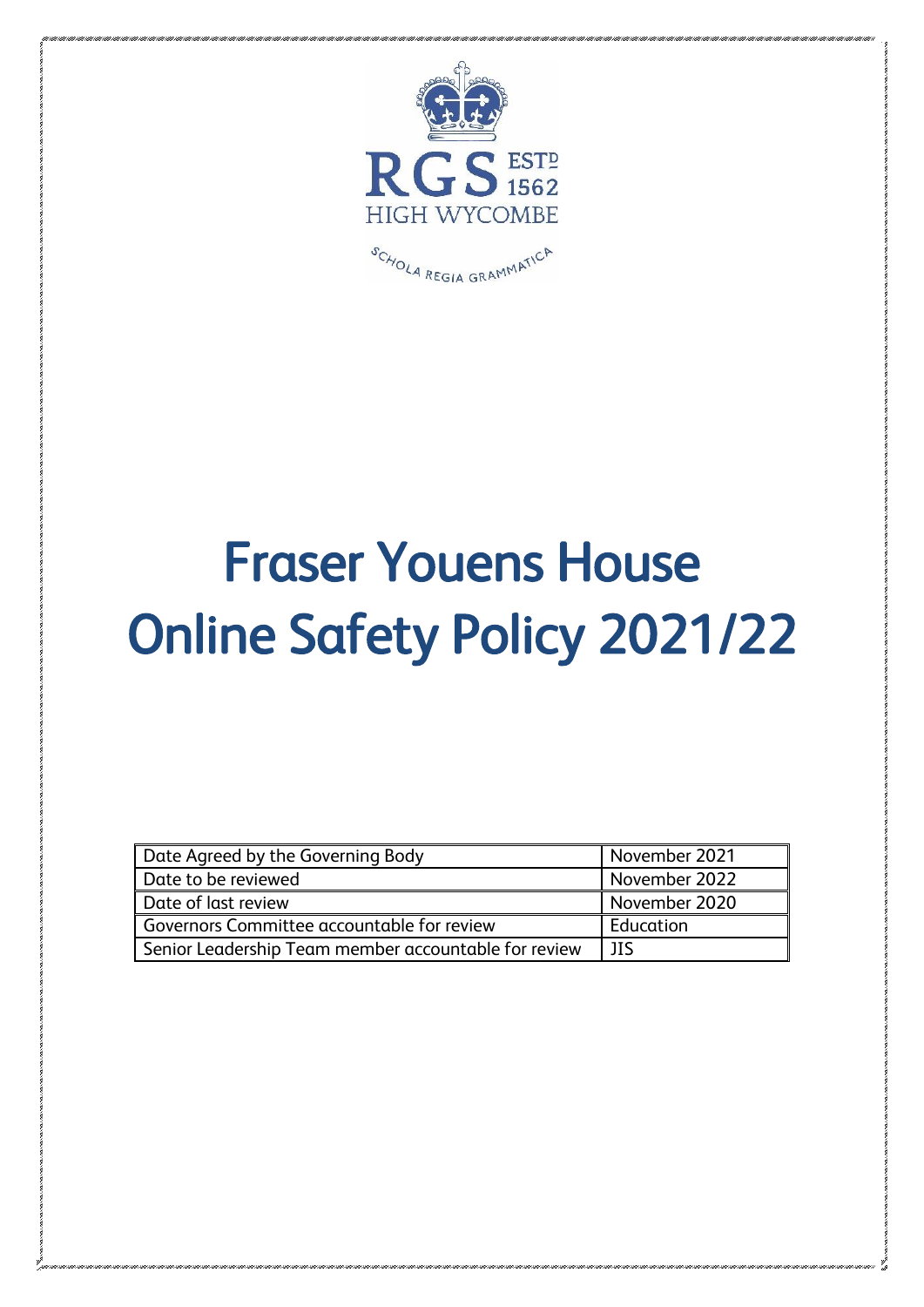#### Fraser Youens House Online Safety Policy

(This policy is written after taking guidance from the DFE and the BSA as well as attending presentations from Childnet, liaising with Karl Hopwood, an E-Safety consultant and working with the boarding house digital council.)

#### **Background**

New technologies are integral to the lives of children and young people in society both within school and outside. The internet and Information technologies are powerful tools which open up new opportunities for everyone. However the use of such technology can put young people at risk within and outside the school. It is clear that there is a range of new and constantly updating technologies. It is our policy that in general we will try to provide education rather than removing devices from our boarders. However we do acknowledge that this is not always possible and in certain circumstances is essential.

These dangers may include;

- Access to illegal, harmful or inappropriate images or other content.
- Unauthorised access to/ loss of / sharing of personal information.
- The risk of being subject to grooming.
- The sharing or distribution of personal images without an individual's consent or knowledge.
- Inappropriate communication /contact with others including strangers.
- Cyber-Bullying (see definition later)
- Access to unsuitable video/internet/console games.
- Inability to evaluate, accuracy and relevance of information.
- Plagiarism
- Peer on peer abuse
- Illegal downloading of music/video files or copyright infringement
- Potential for excessive use which may impact on a person's development and learning.

It is essential that any policy works in conjunction with the school policy and all boarders come under jurisdiction of RGS Acceptable Use of ICT Systems (including Remote Learning addendum) and Learning Gateway Policy.

This policy should be read in conjunction with 'Additional guidance for boarders and staff on mobile phone and tablets.'

It is also impossible to eliminate all risks and it is essential that good educational provision allows students to understand the risks involved and empowers them with the tools to deal with such risks.

It is also essential to understand that students, staff and parents all have key roles to play in any effective policy.

All three groups also need to be aware of issues such as Cyber-Bullying, the forms that this may take and the seriousness of such incidents; Cyber bullying would be seen as a severe breach of both boarding rules and school rules.

"Cyber bullying is the use of electronic information and communication devices such as e-mail, instant messaging, text messages, mobile phones, and defamatory websites to bully or otherwise harass an individual or group through personal attacks or other means."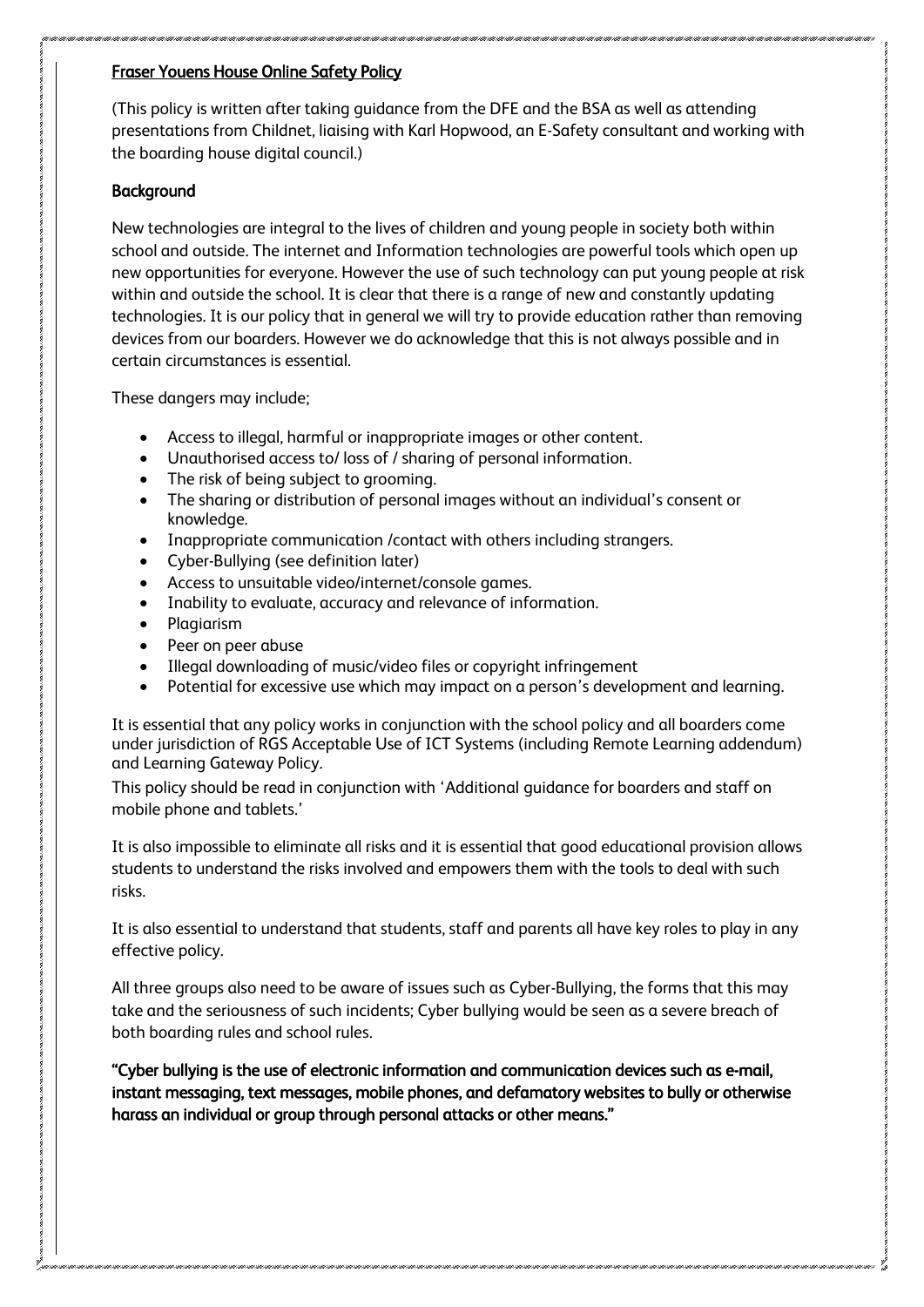#### **Students**

- All students and parents/guardians must sign the Acceptable Use Policy.
- A planned programme of E-Safety is available as part of ICT and PSHE programmes within curriculum time.
- Key Online Safety messages are reinforced in tutor time and via formal assemblies.
- All students in Year 7 and all full boarders up to Year 11 attend, or have attended the annual Childnet Online Safety presentation.
- All students are given specific Online Safety & digital technology training
- All students should have a clear understanding of Cyber bullying and the issues that surround this.
- Students are taught to be critically aware of material/content they access on line.
- Students are taught to acknowledge sources of information used and respect copyright.
- Students should be helped to understand the need to adopt safe and responsible use of ICT, Internet or mobile devices.
- Staff should act as good role models in their use of ICT, internet and mobile devices.

### Parent Roles

Parents have a key role whether they have a limited understanding of E-Safety issues or not. They play a key role in monitoring and regulating children's online experiences. Parents need to be aware that if children have a Mobile phone with internet access this may allow students to bypass the secure filtered network in boarding and within the school. RGS will seek to provide information and awareness to parents and carers via letters, web site, email and presentations such as the one provided by Childnet.

## Staff Roles

- All staff should have read and signed the Acceptable Use Policy.
- A planned programme of Online Safety should be made available to staff.
- Boarding staff will attend Childnet presentations and disseminate information to other staff.
- Staff on boarding duty should understand the guidelines regarding use of ICT and gaming in FY House.
- All staff are reminded that emails are subject to Freedom of Information or Data Subject Access Requests, and as such the email service is expected to be used for professional work-based emails only.
- All boarding housemasters have attended E-Safety training.
- Governors should be aware of and offered training/ awareness sessions with particular reference to those involved in boarding.
- Staff must report breaches of internet or ICT protocol.
- Staff should work closely with the school ICT team.

# Handing In of Digital Technology Yrs 7-11

- Before School Devices are returned to students at 0800 approx -Students return phones by 0840.
- After School Devices may be collected 1545. Year 7-11 return their phones at 1900.
- After School iPads available if students are working from their iPad.
- After prep 2100 boys can have phones for a short period of time to contact home.
- Bedtime 2115 All boys in Year 7-11 return iPads and phones from 2115 onwards on a rolling programme depending on bedtimes.
- Phone and iPads are stored in locked purpose built charging cabinets.
- If a student wishes to work from an iPad outside of set times or needs to contact parents by mobile phone this can be agreed with duty staff.